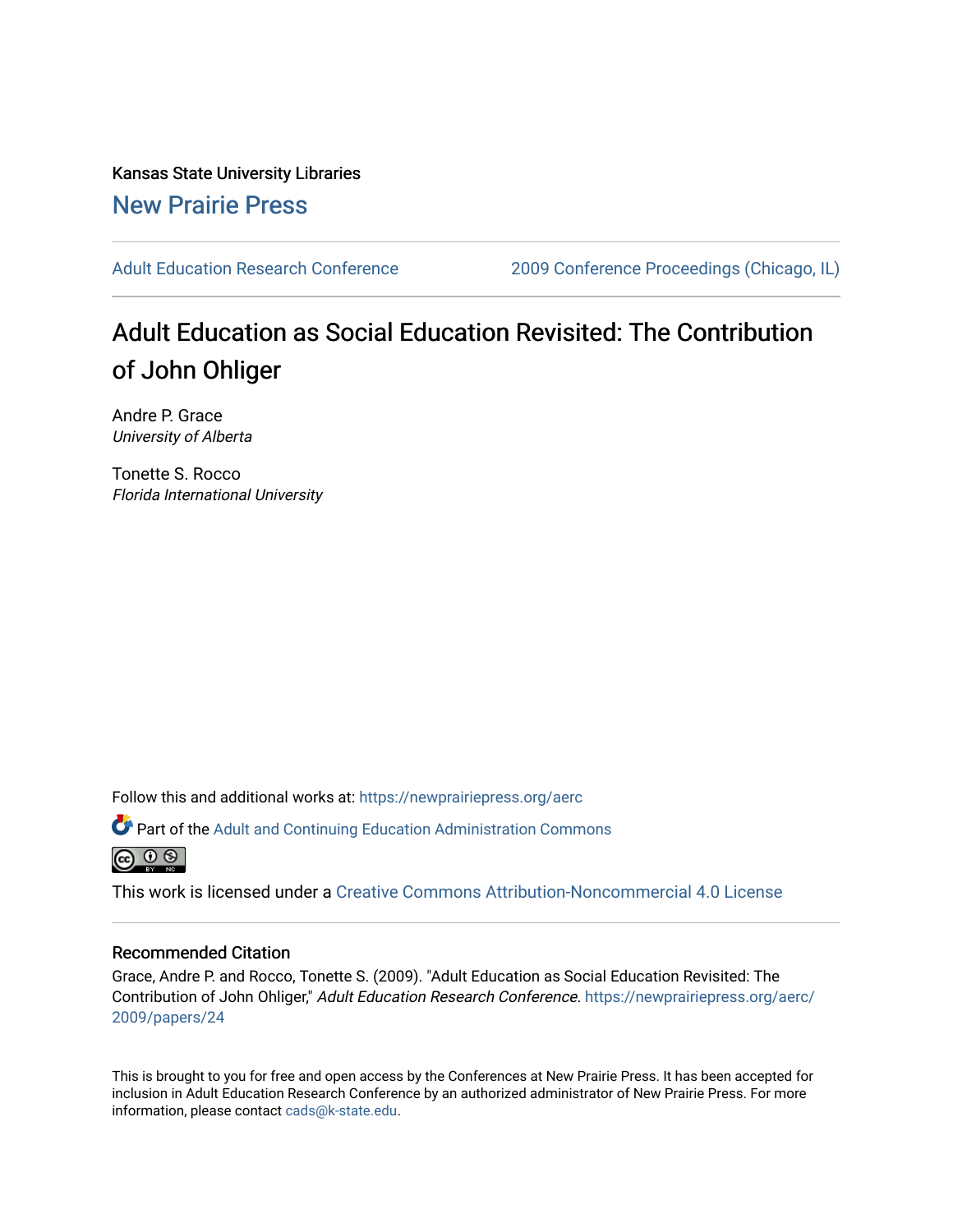# **Adult Education as Social Education Revisited: The Contribution of John Ohliger**

André P. Grace, University of Alberta, Canada Tonette S. Rocco, Florida International University, USA

**Abstract:** In this paper we turn to the scholarship and grassroots educational, social, and cultural work of John Ohliger to suggest that his politics of adult education provide useful insights for revitalizing adult education in neoliberal times when lifelong learning is advanced as the more desirable commodity.

*John often joked that an adult educator was someone who knew how to arrange chairs in a circle. Of course, that is symbolic of what he did best: create an environment in which people felt inspired and free to talk about any topic as self-directed and collegial learners. John often told me that he was not a good teacher, which meant that traditional lecturing was not his best skill. He certainly did not like things like grading either. Still, his students really loved him and learned so much, I think, because he encouraged them to question and explore the subject before them. He made learning joyous, individual, and voluntary. By individual, I do not mean solitary. I mean that each person found his or her own path in exploring a topic.* 

Chris, John Ohliger's wife (Wagner, 2009, pp. 323-324)

Since the early 1990s, the Organization for Economic Cooperation and Development (OECD) has spearheaded educational policy initiatives focused on lifelong and life-wide learning (Grace, 2004, 2005). These initiatives emphasize a new instrumentality and vocationalism, both of which are tied to advancing the knowledge and global economies that have emerged in recent decades under neoliberalism. Within these economies, knowledge is reduced to information, thus devaluing it and making it variously transferrable, replaceable, and disposable. In this milieu, the space and place of adult education appears tenuous. Indeed, in a global learning culture that has become preoccupied with the OECD's buzz phrase *lifelong learning for all,* adult education faces the challenge of clarifying and fortifying its parameters at a time when the field requires renewal of its direction amid the educational new wave of interest in lifelong learning (Grace, 2006). In this paper, we turn to the scholarship and grassroots educational, social, and cultural work of John Ohliger to suggest that his politics of adult education, variously grounded in liberal, radical, and critical perspectives, are useful to revitalize adult education as a field of study and practice in neoliberal times when lifelong learning is advanced as the more desirable commodity. As we celebrate the fiftieth anniversary of the Adult Education Research Conference, it is timely and appropriate to draw on the work of Ohliger to think about possibilities for adult education as a field of study and practice. His fifty-year career in the field is largely synchronous with the emergence of the conference as a site to discuss matters of context, disposition, and relations of power affecting education and learning for adults. From the late 1950s when he completed a Master of Arts in Adult Education at the University of California until his death in 2004, Ohliger was a social theorist, educator, activist, practitioner, cultural worker, and prolific writer who provided theoretical and practical lenses to examine the emergence of North American adult education (Grace & Rocco, 2009).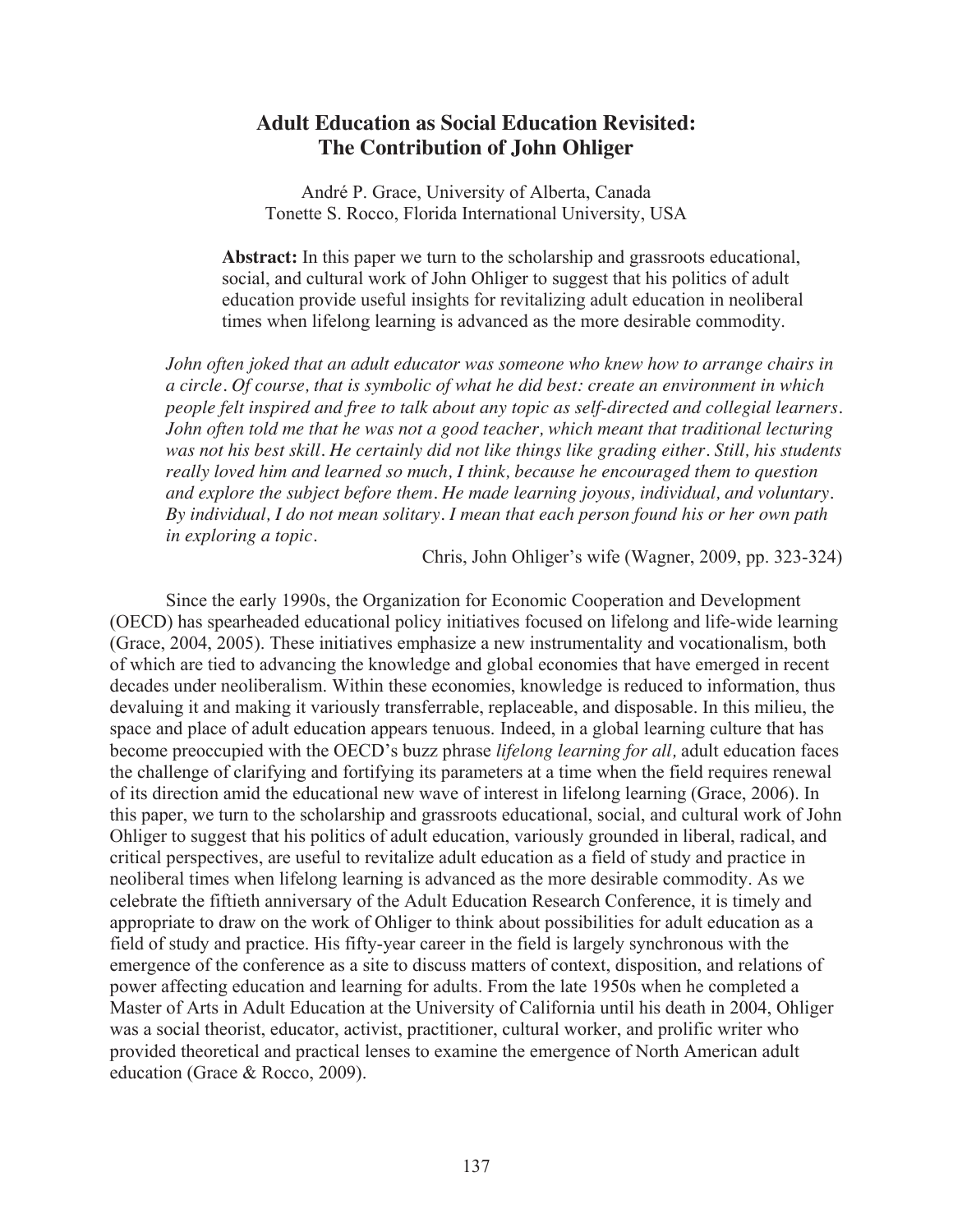As Ohliger provided perspectives on what he felt ought to constitute adult education as a field focused on learning for adults, he offered critiques of mandatory continuing education and professionalization as he proposed what adult education and lifelong learning ought to be about as democratic and ethical learning sites (Rocco, 2009). Ohliger wanted these educational formations to remember the history of social education and its emphasis on voluntary learning. He also wanted them to focus on meeting the holistic—instrumental, social, *and* cultural—needs of ordinary citizens mediating the intricacies of life, learning, and work. Ohliger's work has meaning and value today as education struggles in the wake of the effects of neoliberalism (Giroux, 2004). As neoliberal governments meld the social and the economic, usually placing fiscal responsibility before public responsibility, education is constricted and often reduced to instrumental, commodified forms (Grace, 2004, 2005, 2006). In this milieu, engaging Ohliger's contributions to theorizing and practice can help us to interrogate privatized forms of adult and higher education tied to corporatism and fulfilling economic agendas (Grace, 2009). This engagement can also help us to problematize contemporary formations of adult education and lifelong learning within a politics of hope and possibility. Such a politics challenges us to develop pedagogical projects that intersect instrumental learning intended to help advance economies with social and cultural learning intended to help build community, create space and place, and revitalize education for citizenship. To cast these projects as learning for adults that recalls the historical as it revitalizes the social and the cultural, we can glean much from Ohliger's longstanding political and pedagogical project to challenge citizens as educators, learners, and workers who need to clarify social and political options in relation to life, learning, and work (Grace & Rocco, 2009). Taking Ohliger's radical liberal project into contemporary times can assist adult learners to make basic choices that have meaning in neoliberal times when systemic and institutional forces aid and abet dominant political and economic interests (Grace, 2004, 2005, 2009).

#### **Knowing John: Writing** *Challenging the Professionalization of Adult Education*

In 2003 we began a journey that was not only an intellectual odyssey to capture what John Ohliger contributed to adult education as a field of study and practice, but also a personal and meaningful encounter in self-directed social learning for each of us. John would be pleased that we engaged his life as an organic intellectual, a social advocate, and a cultural worker in this way. He always believed that learning had to be a contextual and relational experience that mediated disposition—attitudes, values, and beliefs—toward learning and was close to the ground (Grace & Rocco, 2009). He had little time for intellectualizing that disconnected the study of adult education from its everyday practice. This is not to say that John was inattentive to theory building. In fact John was passionate about theory both as a builder and a de-constructor of its formations and meanings (Ohliger, 1980). However, when he turned to theorizing, he placed theory in dynamic equilibrium with practice. He also brought the social, historical, political, and other foundational aspects of adult education to bear on practice and possibilities for its transformation. In all his work to engage adult education in the intersection of theory and practice, John focused on the plight of ordinary people who mediated life, learning, and work amid social, cultural, political, and economic change forces over which they had little or no control. From this perspective, he offered this critique of academic adult education, problematizing both its radical and mainstream constituencies:

If academic adult education overlooks the manner in which its "clients" are structured by the socio-economic order, then advocates of some of the radical alternatives are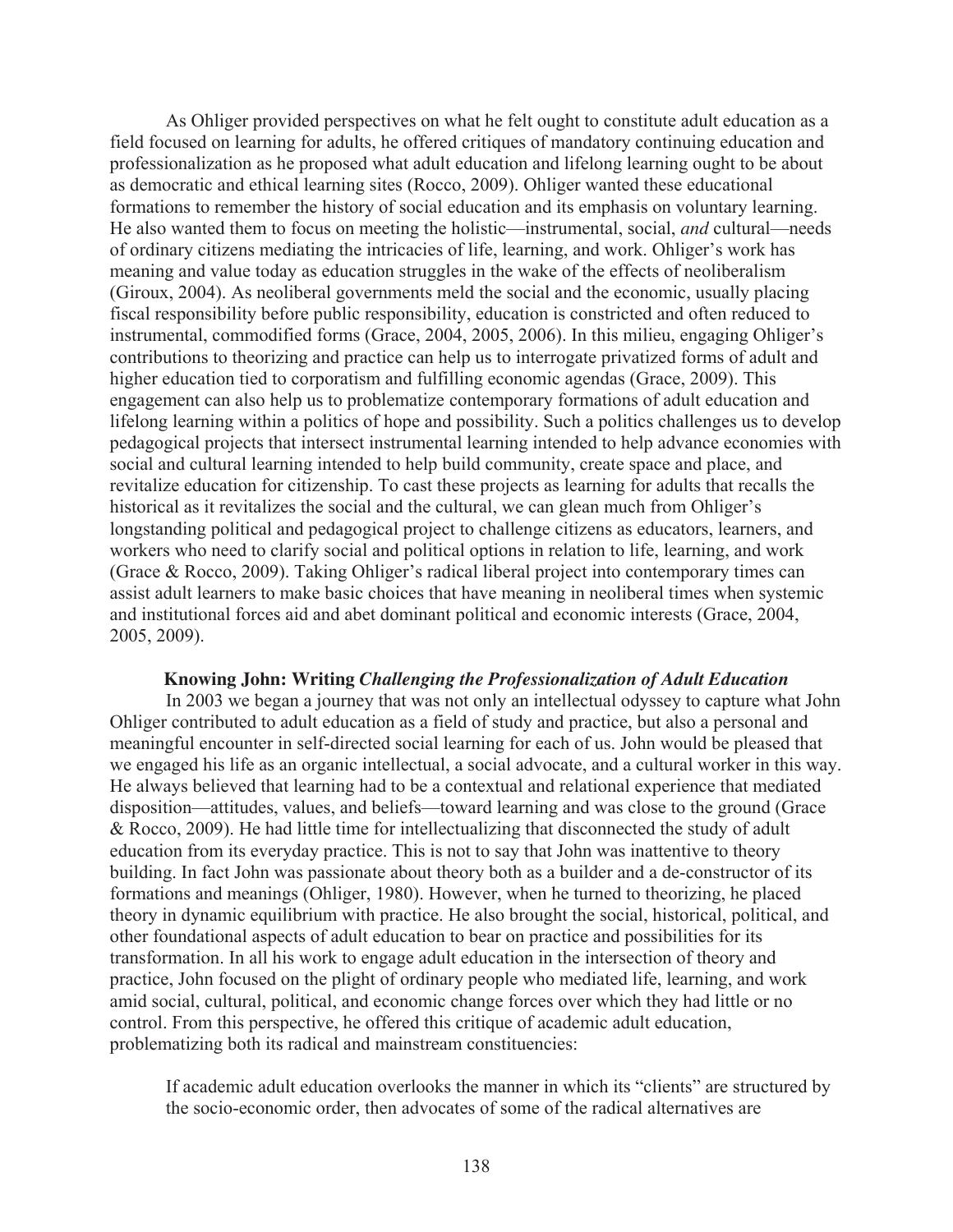sometimes guilty of believing that by fostering education as an institution less dependent on that order, people can thereby be liberated from the effects of that order. But the fact remains that so long as people must earn their livelihood in this society, regardless of what kind of exotic education they may seek, they are still subject to many of the same kinds of pressures and conditioning that force adults back to school for certification, lead them to the endless pursuit of courses in self improvement, and support their continued dependence on specialists. Like a specter over the cultural horizon, the pervasive technological and economic order clouds even the most Utopian aspirations for education. … Unfortunately, in their search for legitimacy [in this order], many [mainstream] adult educators translate their desire to do a good "professional" job all too easily into the desire to make their clients into professionals; that is, to help adults acquire the credentials to "make it" in the system or to fulfill the institutional requirements of society. (Ohliger, 1980, pp. 51-52)

John was a realist who understood the power of ideology and economic change forces and the limits of adult education in their wake. He did not have blind faith in adult education as a panacea for people's problems and a conduit to end oppression. He detested the professionalization of the field as adult education's will to power, and he was critical of advocates of specialism and optimists who saw a turn to techno-scientism as a cure-all for addressing the ills of society as well as the ills of adult education in its undervalued institutionalized form. John wanted adult education to be holistic education that attended to instrumental, social, *and* cultural learning needs so people could not only eat, but also have the potential to live full and free lives. In striving to create a more encompassing field of study and practice, John hoped that adult educators would evolve as humble, caring cultural workers and advocates for ordinary people as they shaped a field composed of self-directed, socially conscious learners. John practiced a politics and pedagogy of radical liberalism soaked in hope as he did his part to create this field (Grace & Rocco, 2009). His politics and pedagogy challenge us to take this task into the present moment so we, as adult educators, are there for every learner.

How did John shape a transgressive brand of social education within his politics and pedagogy of radical liberalism? He turned to history to learn from John Dewey and Eduard Lindeman, both liberals who valued education as a social project. He also turned to contemporaries whom he considered mentors: Ivan Illich, Everett Reimer, and Paulo Freire. These intellectuals deeply influenced Ohliger's (1974) politics of adult education, shaping it as a politics of resistance whereby adult educators "within standard brand institutions … need to resist, and to loosen, the economic and bureaucratic controls that stifle us all" (p. 55). Following Freire, Ohliger believed that adult educators "outside the establishment, or at its fringes, … need to work with individuals and groups who are moving toward an awareness of political and economic oppression and are acting against it" (p. 55). Following Illich and Reimer, Ohliger valued cultural education as a way to mediate political forces. He described cultural education as "living/learning as individuals, in small groups, or new communities as examples of, or seeds for, a future society in which what is now called 'less' will be recognized as 'more'" (p. 55). Ohliger's politics of education, influenced by radical and critical thought, valued ordinary people:

We are *not* inadequate, insufficient, or inferior losers, although political, economic, and educational institutions so define us and their leaders try to convince us that we are impotent in the face of rapid change and must adapt to it. We are working perhaps in different ways for a radically new society, directed toward individual freedom without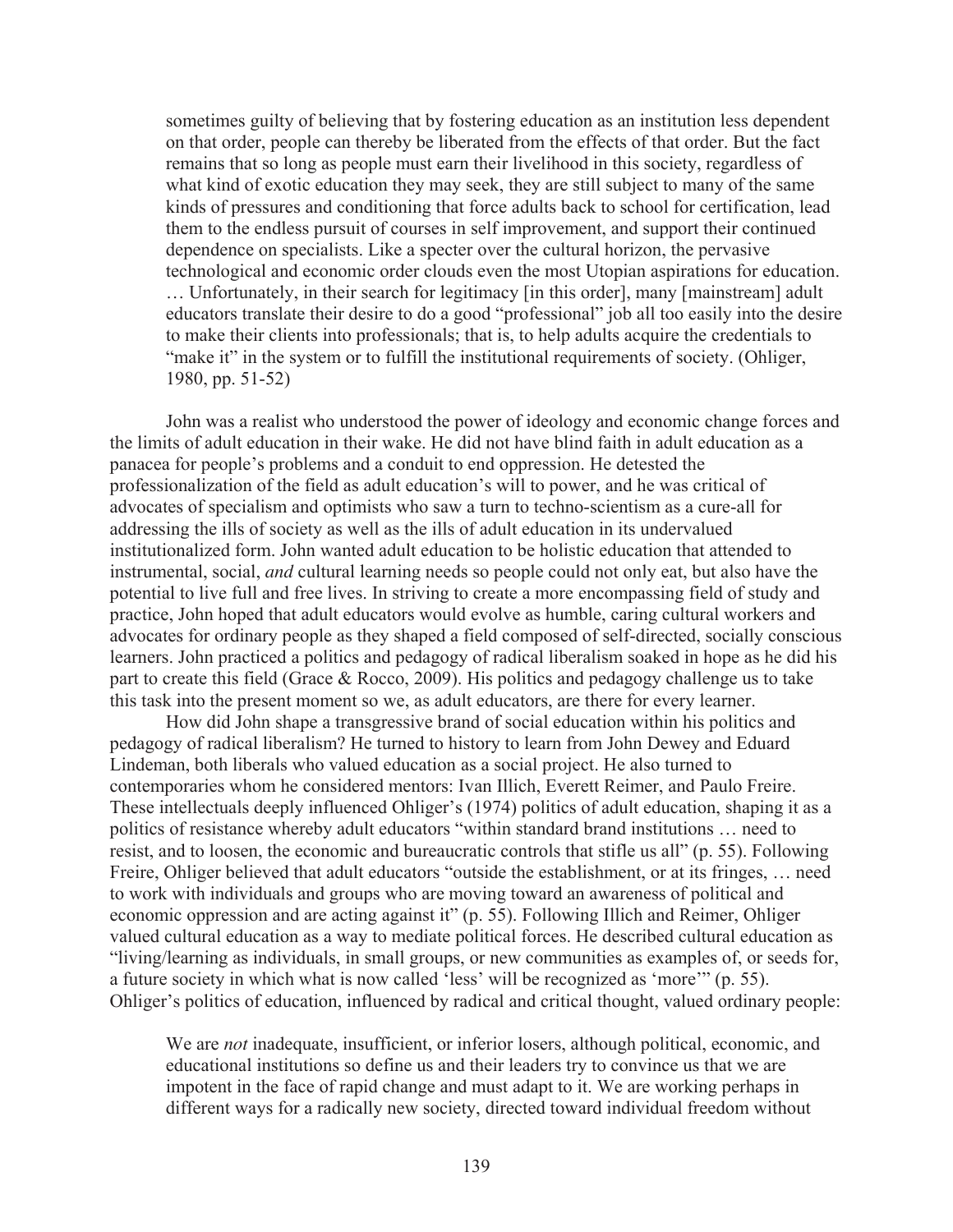chaos and social justice, without meritocracy—and we are enjoying life as we pursue a humanistic revolution. (p. 55)

## **Turning to the Social Activism, Cultural Work, and Scholarship of John Ohliger to Challenge the Professionalization of Adult Education**

John Ohliger was a prolific writer, bibliographer, and archivist who contributed to field scholarship as a graduate student and academic adult educator. Perhaps more importantly though, he continued to contribute during the decades after he left academe and co-founded Basic Choices (Grace & Rocco, 2009). Ultimately, John moved forward solo with Basic Choices, which he developed as a public pedagogical project in which he assumed roles including social educator, writer, bibliographer, collaborator, networker, social activist, and cultural worker. Fortunately for our field of study and practice, John left an encompassing record of his life and educational and cultural work. His archive includes personal correspondence, personal papers, his unpublished memoir, and a rich personal research-and-practice database informative to academics, graduate students, policymakers, educators, and practitioners interested in a holistic social practice of adult education. It also includes his published work, which is voluminous and includes journal articles, monographs, and bibliographies on diverse topics of value to those with interests in adult education and lifelong learning. His eclectic contributions to field scholarship include his critiques of mandatory continuing education as a tool of the establishment, of lifelong learning as a mechanism for controlling citizens as learners and workers, and of critical adult education as an idealistic project that he felt was out of touch with modern practice (Grace & Rocco, 2009).

Ohliger's body of work and range of interests are explored and analyzed in our book *Challenging the Professionalization of Adult Education: John Ohliger and Contradictions in Modern Practice* (Grace & Rocco, 2009). Contributors comprise an eclectic group of adult educators, social activists, and cultural workers who knew John personally or who came to know John through his scholarship and work as a popular educator. Each knew the man that his wife Chris described in the quote that opens this paper. All grappled with the complexities and idiosyncrasies that marked the man as a multi-faceted, caring but sometimes contrary organic intellectual and radical social educator who passionately shared his social philosophy, pedagogy, and practice of social education; ethical perspectives on field practices; critiques of mandatory forms of adult and continuing education; critical and alternative educational practices; and holistic and inclusive social forms of adult education (Grace & Rocco, 2009). Collectively, contributors to the book provide a complex and multifocal lens for analyzing our contemporary roles as adult educators as we investigate how John operated in the fray of institutional and other sociocultural contexts that shaped field agendas and priorities over the decades in which he practiced.

In sum, Ohliger's perspectives and ideas have the potential to help a new generation of educators and learners to (a) theorize historical and contemporary designs of adult education and (b) implement a socially conscious practice of adult education. His critiques have a timeless quality and value to them. Collectively, they provide a solid underpinning for making basic choices about learning for life and work in contemporary times when advanced techno-scientism, individualism, neoliberalism, competition, privatization, and globalization constitute cultural change forces dictating what learning has most worth. We contend that Ohliger's body of work provides educators and learners with a rich and layered resource for critical analysis and communicative learning. A turn to his work can help us scrutinize the study and practice of adult education in our broadly construed field with its multiple sources of knowledge and competing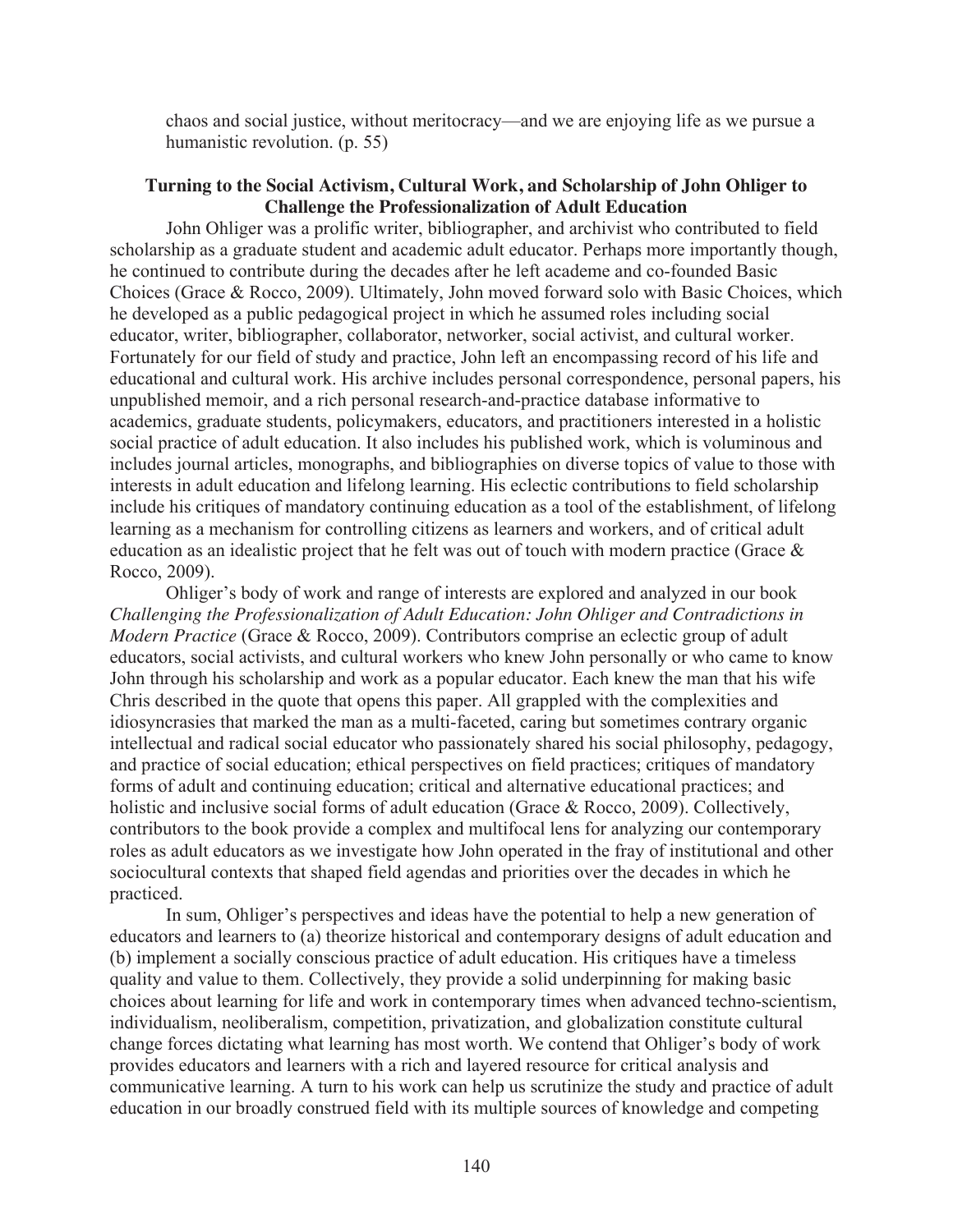interests. It can help us investigate the space and place of lifelong learning as an entity with two faces: one as an instrument of social control and one as a focal point for social education and cohesion. And, for those of us concerned with adult education's current value in institutional and community settings, a turn to Ohliger's work provides much food for thought as we take up an important contemporary question: In a learning-and-work world driven by economic and instrumental concerns, how might adult educators also address social and cultural concerns to provide more holistic and inclusive social education for adults? Ohliger was concerned with this more holistic provision of adult education throughout his career. For Ohliger, true adult education could be nothing less.

### **Toward a Durable Better Society**

John's work under the auspices of Basic Choices, which he started as an adult-learning forum in Madison, Wisconsin in 1976 to enable his work as a free-lance adult educator and independent researcher, is not known like the work of those he considered mentors including John Dewey, Eduard Lindeman, Ivan Illich, Everett Reimer, and Paulo Freire. Hopefully, *Challenging the Professionalization of Adult Education* will be a medium for helping adult educators and learners to discover the work of this social democrat who became an eclectic organic intellectual who relished dialogue about people, politics, and ideas shaping adult education and lifelong learning. Like his mentors, Ohliger worked to make a better world. This is evident in the following proclamation that he and his Basic Choices' colleagues issued valuing voluntary learning and living for a free society (Basic Choices, 1982).

To work toward the durable better society, which we seek, and to counteract these trends, we therefore propose to join together, and invite others to join us in these activities:

- Research on the extent of these trends and the structural basis for their growth through new forms of critical analysis, examining especially the links between the political, economic, technological, and cultural dimensions.
- To search for, encourage, and work with positive alternatives for human learning at every level: individual, friendship, family, neighborhood, institutional, local, state, national, and international.
- To engage in collective political action and work with others. This action should include raising basic issues for public discussion in these and other contexts: 1. Opposing laws and pressures for mandatory continuing education in general, and certification, credentialing, and professionalization in adult education. 2. At the same time, working toward true public accountability and the growth of genuine personal and social competence. (p. 274)

#### **References**

Basic Choices. (1982). Lifelong learning as nightmare. In R. Gross (Ed.), *Invitation to lifelong learning* (pp. 273-274). Chicago, IL: Follett Publishing.

- Giroux, H. A. (2004). *The terror of neoliberalism.* Boulder, CO: Paradigm Publishers.
- Grace, A. P. (2004). Lifelong learning as a chameleonic concept and versatile practice: Y2K perspectives and trends. *International Journal of Lifelong Education, 23*(4), 385-405.
- Grace, A. P. (2005). Lifelong learning chic in the modern practice of adult education: Historical and contemporary perspectives. *Journal of Adult and Continuing Education, 11*(1), 62-79*.*